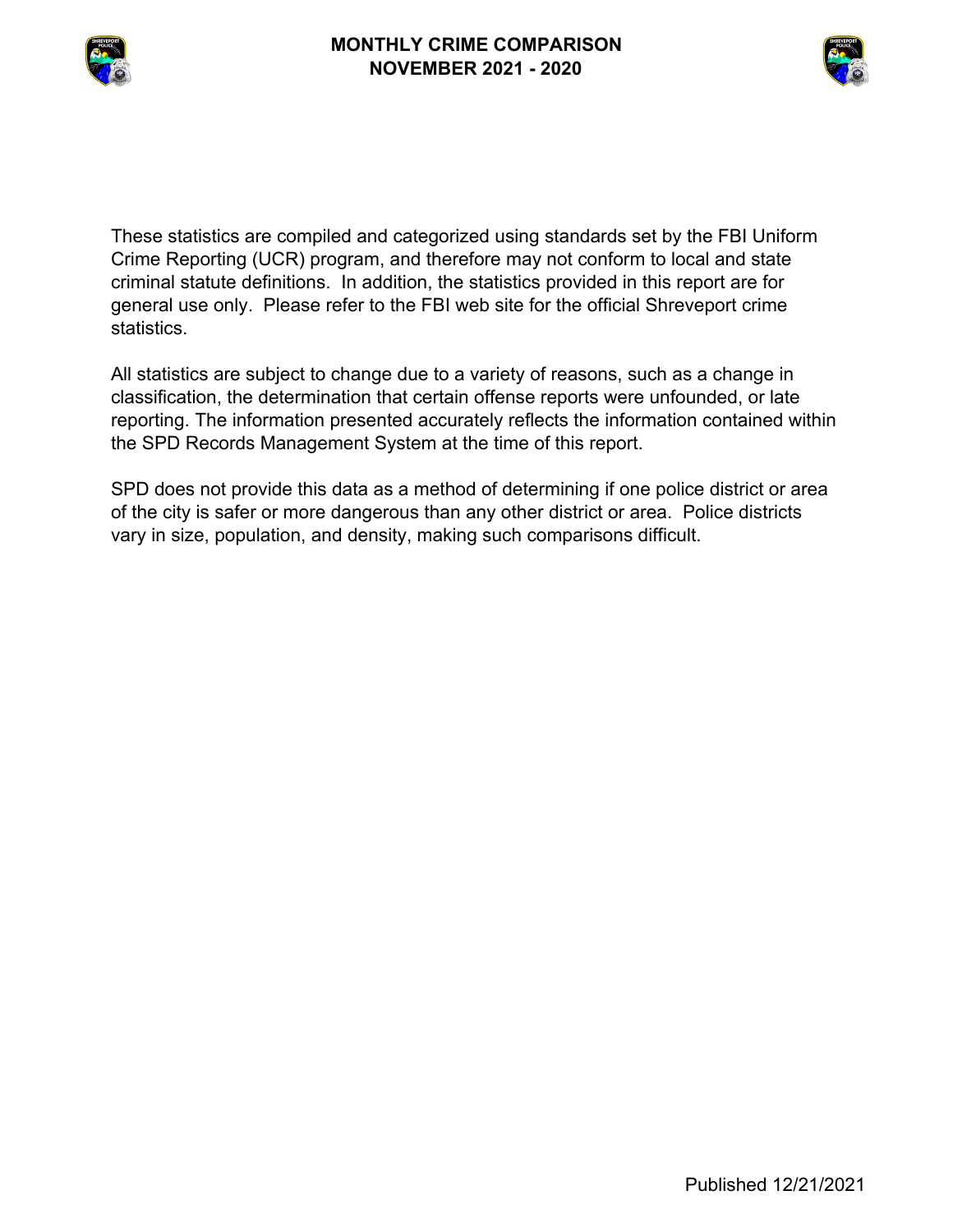|                                                                                           |             |                  | <b>MONTHLY CRIME COMPARISON</b> |                |                  |                   |
|-------------------------------------------------------------------------------------------|-------------|------------------|---------------------------------|----------------|------------------|-------------------|
|                                                                                           |             |                  | <b>NOVEMBER 2021 - 2020</b>     |                |                  |                   |
|                                                                                           |             | <b>NUMBER OF</b> | <b>PERCENT OF</b>               |                | <b>NUMBER OF</b> | <b>PERCENT OF</b> |
|                                                                                           |             | <b>OFFENSES</b>  | <b>INCREASE</b>                 |                | <b>OFFENSES</b>  | <b>INCREASE</b>   |
| <b>TYPE OF</b>                                                                            |             | <b>NOVEMBER</b>  | <b>OR</b>                       |                | <b>YTD</b>       | <b>OR</b>         |
| <b>CRIME</b>                                                                              | 2021        | 2020             | <b>DECREASE</b>                 | 2021           | 2020             | <b>DECREASE</b>   |
| <b>HOMICIDE</b>                                                                           | 8           | 9                | $-11%$                          | 76             | 60               | 27%               |
| <b>MANSLAUGHTER</b>                                                                       | 0           | 0                | <b>NA</b>                       | $\mathbf 1$    | $\overline{2}$   | $-50%$            |
| <b>JUSTIFIED HOMICIDE</b>                                                                 | 0           | $\mathbf 0$      | <b>NA</b>                       | 6              | 6                | 0%                |
| <b>TOTAL HOMICIDE</b>                                                                     | 8           | 9                | $-11%$                          | 83             | 68               | 22%               |
| <b>RAPE</b>                                                                               |             |                  |                                 |                |                  |                   |
| Forcible Rape                                                                             | 13          | 11               | 18%                             | 134            | 108              | 24%               |
| <b>ROBBERY</b>                                                                            |             |                  |                                 |                |                  |                   |
| Person Robbery                                                                            |             |                  |                                 |                |                  |                   |
| Armed                                                                                     | 11          | 10               | 10%                             | 117            | 107              | 9%                |
| Simple                                                                                    | 5           | $\overline{4}$   | 25%                             | 73             | 72               | 1%                |
| <b>Total Person Robbery</b>                                                               | 16          | 14               | 14%                             | 190            | 179              | 6%                |
| <b>Business Robbery</b>                                                                   |             |                  |                                 |                |                  |                   |
| Armed                                                                                     | $\mathbf 0$ | $\overline{7}$   | $-100%$                         | 27             | 31               | $-13%$            |
| Simple                                                                                    | $\mathbf 0$ | 0                | <b>NA</b>                       | 5              | $\overline{7}$   | $-29%$            |
| <b>Total Business Robbery</b>                                                             | $\mathbf 0$ | $\overline{7}$   | $-100%$                         | 32             | 38               | $-16%$            |
| <b>TOTAL ROBBERY</b>                                                                      | 16          | 21               | $-24%$                          | 222            | 217              | 2%                |
| <b>AGGRAVATED ASSAULT/</b>                                                                |             |                  |                                 |                |                  |                   |
| <b>BATTERY</b>                                                                            | 69          | 123              | $-44%$                          | 1,111          | 1,215            | $-9%$             |
| <b>BURGLARY</b>                                                                           |             |                  |                                 |                |                  |                   |
| Residential                                                                               | 87          | 109              | $-20%$                          | 915            | 1,029            | $-11%$            |
| <b>Business</b>                                                                           | 17          | 30               | $-43%$                          | 304            | 338              | $-10%$            |
| <b>TOTAL</b>                                                                              | 104         | 139              | $-25%$                          | 1,219          | 1,367            | $-11%$            |
| <b>THEFT</b>                                                                              |             |                  |                                 |                |                  |                   |
| <b>Purse Snatching</b>                                                                    | $\mathbf 0$ | 0                | <b>NA</b>                       | $\overline{7}$ | $\overline{2}$   | 250%              |
| Shoplifting                                                                               | 48          | 147              | $-67%$                          | 895            | 1,751            | $-49%$            |
| <b>Theft from Business</b>                                                                | 11          | 27               | $-59%$                          | 249            | 250              | 0%                |
| Theft from Residence                                                                      | 70          | 86               | $-19%$                          | 983            | 1,186            | $-17%$            |
| Auto Accessory Theft                                                                      | 34          | 37               | $-8%$                           | 444            | 419              | 6%                |
| Theft from Auto                                                                           | 136         | 261              | $-48%$                          | 1,469          | 1,850            | $-21%$            |
| <b>Other Thefts</b>                                                                       | 49          | 54               | $-9%$                           | 764            | 815              | $-6%$             |
| <b>TOTAL</b>                                                                              | 348         | 612              | $-43%$                          | 4,811          | 6,273            | $-23%$            |
| <b>AUTO THEFT</b>                                                                         | 54          | 93               | $-42%$                          | 684            | 624              | 10%               |
| <b>GRAND TOTAL</b>                                                                        | 612         | 1,008            | $-39%$                          | 8,264          | 9,872            | $-16%$            |
| <b>VIOLENT CRIME INDEX</b><br>(Homicide, Rape, Robbery and<br>Aggravated Assault/Battery) | 106         | 164              | $-35%$                          | 1,550          | 1,608            | $-4%$             |

*FBI NUMBERS MAINTAINED ON THE FBI UCR WEB SITE DO NOT REFLECT JUSTIFIED HOMICIDES*

**PROPERTY CRIME INDEX**  (Burglary, Theft and Auto Theft)

506 844 -40% 6,714 8,264 -19%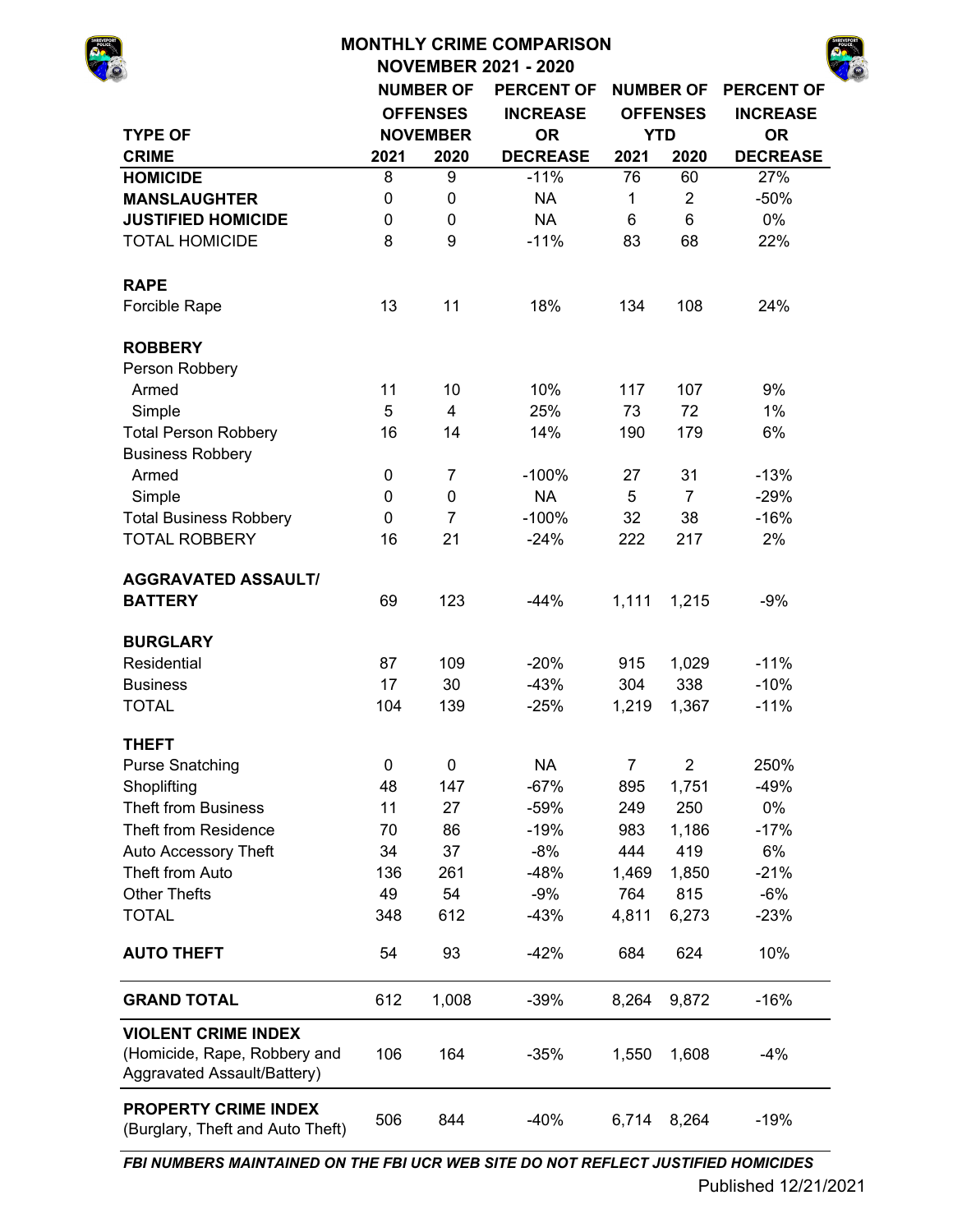# **REPORTED OFFENSESNOVEMBER 2021**

**1. Martin Luther King Jr. Drive area, North Highland, West** 

**Cooper Road, Lakeview, Hearne Extension, Agurs area north of Hearne**

- **2. Freestate, Cherokee Park, Dixie Highway, Agurs area south of Hearne, Downtown area west of Market**
- **3. Allendale, Ledbetter Heights**
- **4. Highland, Stoner Hill**

**5. Anderson Island, Dixie Garden, Shreve Island, Broadmoor, Waterside, South Highland, Cedar Grove area north of 70th**

**6. Cedar Grove area south of 70th and east of I-49, South Broadmoor, Town South/Spring Lake, East Ridge,** 

**Huckleberry Ridge, Suburban Acres, Wallace Lake, Robson Plantation** 

- **7. Allendale, Lakeside, Queensborough, St Vincent/Ingleside area west of Hearne, Werner Park, Caddo Heights**
- **8. South Lakeshore, Country Club, Mooretown**
- **9. Shorewood Hills, Yarborough, Western Hills, Huntington Park,Reisor, Fox Crossing**
- **10. St Vincent/Ingleside area east of Hearne, Caddo Heights**
- **11. Sunset Acres, Hollywood, Cedar Grove area west of I-49**
- **12. Garden Valley, Cargill Park, Pinecroft, Hyde Park, Brookwood,**
- **Southwood, Suburban Acres, Summergrove, Southern Hills, East Ridge**
- **13. Riverfront, Entertainment District, Downtown area east of Market**

| <b>DISTRICTS</b> |
|------------------|
|------------------|

| <b>SELECTED OFFENSES</b>   | #1             | #2             | #3       | #4             | #5       | #6             | #7             | #8             | #9             | #10            | #11      | #12            | #13            | <b>Total</b>   |
|----------------------------|----------------|----------------|----------|----------------|----------|----------------|----------------|----------------|----------------|----------------|----------|----------------|----------------|----------------|
| <b>HOMICIDE</b>            | $\overline{2}$ | $\Omega$       | 0        | $\Omega$       | 1        | 0              | 0              | 0              | $\Omega$       | $\overline{2}$ | 3        | 0              | $\Omega$       | 8              |
| <b>MANSLAUGHTER</b>        | 0              | $\mathbf{0}$   | 0        | 0              | 0        | 0              | 0              | 0              | 0              | 0              | $\Omega$ | 0              | $\Omega$       | 0              |
| <b>JUSTIFIED HOMICIDE</b>  | 0              | $\mathbf{0}$   | $\Omega$ | 0              | 0        | $\Omega$       | 0              | 0              | 0              | 0              | 0        | 0              | 0              | $\overline{0}$ |
| <b>RAPE</b>                | 0              | $\Omega$       | 0        | 4              | 5        | 1              | 1              | 0              | 0              | 0              | 1        |                | $\Omega$       | 13             |
| <b>PERSON ROBBERY</b>      | 1              | $\Omega$       | $\Omega$ |                | 3        | $\mathbf{0}$   | 4              | $\overline{2}$ | 0              | 1              | 3        |                | 0              | 16             |
| <b>BUSINESS ROBBERY</b>    | 0              | $\Omega$       | 0        | 0              | 0        | $\Omega$       | 0              | 0              | 0              | $\Omega$       | 0        | $\Omega$       | $\mathbf{0}$   | 0              |
| <b>AGGRAVATED BATTERY</b>  | 4              | 1              | 3        | $\Omega$       | $\Omega$ | $\overline{2}$ | 5              | 4              | 1              | 3              | 5        | 3              | $\Omega$       | 31             |
| <b>AGGRAVATED ASSAULT</b>  | $\overline{2}$ | $\overline{2}$ |          | $\overline{2}$ | 3        |                | 4              | 4              | 5              | 4              | 3        | $\overline{7}$ | $\mathbf{0}$   | 38             |
| <b>RESIDENCE BURGLARY</b>  | 4              | 1              | 1        | 8              | 9        | 6              | 20             | 12             | 9              | 6              | 6        | 5              | 0              | 87             |
| <b>BUSINESS BURGLARY</b>   | 1              | 1              | 0        | $\Omega$       | 4        |                | 0              | $\overline{2}$ | $\overline{2}$ | $\overline{2}$ | 3        | 1              | $\overline{0}$ | 17             |
| <b>PURSE SNATCHING</b>     | 0              | $\mathbf{0}$   | 0        | $\Omega$       | 0        | $\Omega$       | 0              | 0              | 0              | $\Omega$       | $\Omega$ | 0              | $\mathbf{0}$   | 0              |
| <b>SHOPLIFTING</b>         | 1              | 1              | 0        | 3              | 17       | 5              | 1              |                | 4              | 3              | 0        | 12             | $\Omega$       | 48             |
| <b>THEFT FROM BUSINESS</b> | 0              | $\overline{2}$ | 0        | 1              | 1        | 1              | 0              | 3              | 1              | $\Omega$       | 1        |                | 0              | 11             |
| THEFT FROM RESIDENCE       | 4              | 3              |          | 8              | 12       | 8              | 6              | $\overline{7}$ | 4              | ٠              | 7        | 9              | 0              | 70             |
| <b>AUTO ACC. THEFT</b>     | 1              | 3              | 0        | 0              | 7        |                | 0              | 3              | 7              | ٠              | 5        | 6              | 0              | 34             |
| <b>THEFT FROM AUTO</b>     |                | $\overline{2}$ |          | 6              | 27       | 26             | 11             | 5              | 14             | 2              | 3        | 31             | 7              | 136            |
| <b>THEFT GENERAL</b>       | 4              | 3              | $\Omega$ | 5              | 10       | 8              | 1              | 6              | 3              | 0              | 3        | 5              | 1              | 49             |
| <b>AUTO THEFT</b>          | 4              | $\overline{2}$ | 3        | 3              | 8        | 5              | $\overline{2}$ | 4              | 7              | 4              | 4        | 5              | 3              | 54             |
| <b>TOTALS</b>              | 29             | 21             | 10       | 41             | 107      | 65             | 55             | 53             | 57             | 29             | 47       | 87             | 11             | 612            |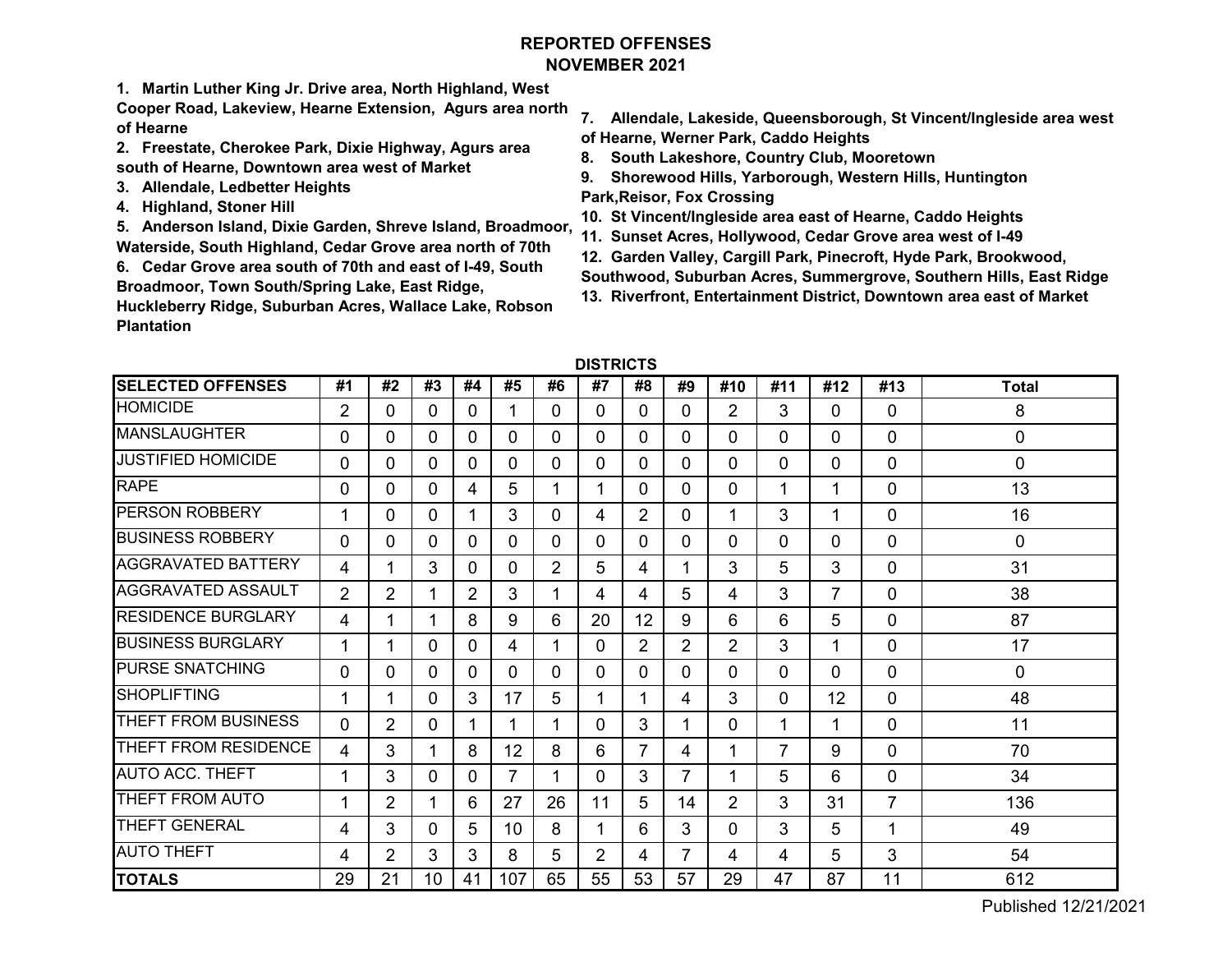# **REPORTED OFFENSESJANUARY - NOVEMBER 2021**

**1. Martin Luther King Jr. Drive area, North Highland, West Cooper Road, Lakeview, Hearne Extension, Agurs area north of Hearne**

- **2. Freestate, Cherokee Park, Dixie Highway, Agurs area south of Hearne, Downtown area west of Market**
- **3. Allendale, Ledbetter Heights**
- **4. Highland, Stoner Hill**
- **5. Anderson Island, Dixie Garden, Shreve Island, Broadmoor, Waterside, South Highland, Cedar Grove area north of 70th**

**6. Cedar Grove area south of 70th and east of I-49, South** 

**Broadmoor, Town South/Spring Lake, East Ridge, Huckleberry Ridge, Suburban Acres, Wallace Lake, Robson Plantation** 

**7. Allendale, Lakeside, Queensborough, St** 

**Vincent/Ingleside area west of Hearne, Werner Park, Caddo Heights**

**8. South Lakeshore, Country Club, Mooretown**

**9. Shorewood Hills, Yarborough, Western Hills, Huntington Park, Reisor, Fox Crossing**

**10. St Vincent/Ingleside area east of Hearne, Caddo Heights**

**11. Sunset Acres, Hollywood, Cedar Grove area west of I-49**

**12. Garden Valley, Cargill Park, Pinecroft, Hyde Park, Brookwood, Southwood, Suburban Acres,** 

**Summergrove, Southern Hills, East Ridge**

**13. Riverfront, Entertainment District, Downtown area east of Market**

|                           |     |     |          |          |       | UIV I I VIV I V |     |     |          |          |     |       |                |       |
|---------------------------|-----|-----|----------|----------|-------|-----------------|-----|-----|----------|----------|-----|-------|----------------|-------|
| <b>SELECTED OFFENSES</b>  | #1  | #2  | #3       | #4       | #5    | #6              | #7  | #8  | #9       | #10      | #11 | #12   | #13            | Total |
| <b>HOMICIDE</b>           | 10  |     | 2        | 4        | 4     | 2               | 10  | 13  | 6        | 9        | 13  | 2     | $\Omega$       | 76    |
| <b>MANSLAUGHTER</b>       | 0   | U   | 0        | 0        | 0     | 0               | 0   | 0   | 1        | $\Omega$ | 0   | 0     | $\Omega$       |       |
| JUSTIFIED HOMICIDE        | 0   |     | 0        | $\Omega$ | 2     | 0               | 1   | 0   | 0        | 2        | 0   | 0     | $\Omega$       | 6     |
| <b>RAPE</b>               | 7   | 4   | 14       | 13       | 22    | 12              | 10  | 10  | 12       | 7        | 9   | 14    | $\Omega$       | 134   |
| PERSON ROBBERY            | 12  | 6   | 14       | 10       | 13    | 13              | 23  | 23  | 14       | 18       | 26  | 14    | 4              | 190   |
| <b>BUSINESS ROBBERY</b>   | 2   |     | 0        | 2        |       | 2               | 0   | 5   | 6        | 3        | 3   | 1     | 0              | 32    |
| AGGRAVATED BATTERY        | 31  | 22  | 17       | 51       | 36    | 33              | 55  | 56  | 24       | 46       | 61  | 41    | 8              | 481   |
| AGGRAVATED ASSAULT        | 40  | 24  | 13       | 49       | 60    | 43              | 65  | 65  | 56       | 50       | 88  | 67    | 10             | 630   |
| <b>RESIDENCE BURGLARY</b> | 56  | 29  | 35       | 100      | 176   | 54              | 95  | 77  | 82       | 50       | 70  | 91    | $\Omega$       | 915   |
| <b>BUSINESS BURGLARY</b>  | 8   | 9   | 15       | 22       | 40    | 31              | 7   | 23  | 38       | 22       | 37  | 50    | 2              | 304   |
| <b>PURSE SNATCHING</b>    | 1   | 0   | $\Omega$ | 3        | 0     | 0               | 0   | 1   | $\Omega$ | $\Omega$ | 0   | 0     | $\overline{2}$ | 7     |
| SHOPLIFTING               | 33  | 13  | 8        | 47       | 150   | 181             | 26  | 21  | 127      | 21       | 44  | 221   | 3              | 895   |
| THEFT FROM BUSINESS       | 15  | 21  | 3        | 18       | 37    | 32              | 7   | 22  | 32       | 10       | 17  | 30    | 5              | 249   |
| THEFT FROM RESIDENCE      | 55  | 31  | 32       | 96       | 133   | 70              | 103 | 83  | 96       | 57       | 102 | 121   | 4              | 983   |
| <b>AUTO ACC. THEFT</b>    | 21  | 31  | 12       | 10       | 54    | 57              | 31  | 34  | 55       | 22       | 36  | 75    | 6              | 444   |
| THEFT FROM AUTO           | 52  | 45  | 27       | 75       | 264   | 209             | 94  | 95  | 214      | 40       | 58  | 224   | 72             | 1,469 |
| THEFT GENERAL             | 42  | 35  | 30       | 63       | 121   | 75              | 43  | 42  | 88       | 23       | 63  | 101   | 38             | 764   |
| <b>AUTO THEFT</b>         | 36  | 29  | 28       | 67       | 85    | 64              | 35  | 61  | 67       | 45       | 51  | 99    | 17             | 684   |
| <b>TOTALS</b>             | 421 | 302 | 250      | 630      | 1,204 | 878             | 605 | 631 | 918      | 425      | 678 | 1,151 | 171            | 8,264 |

**DISTRICTS**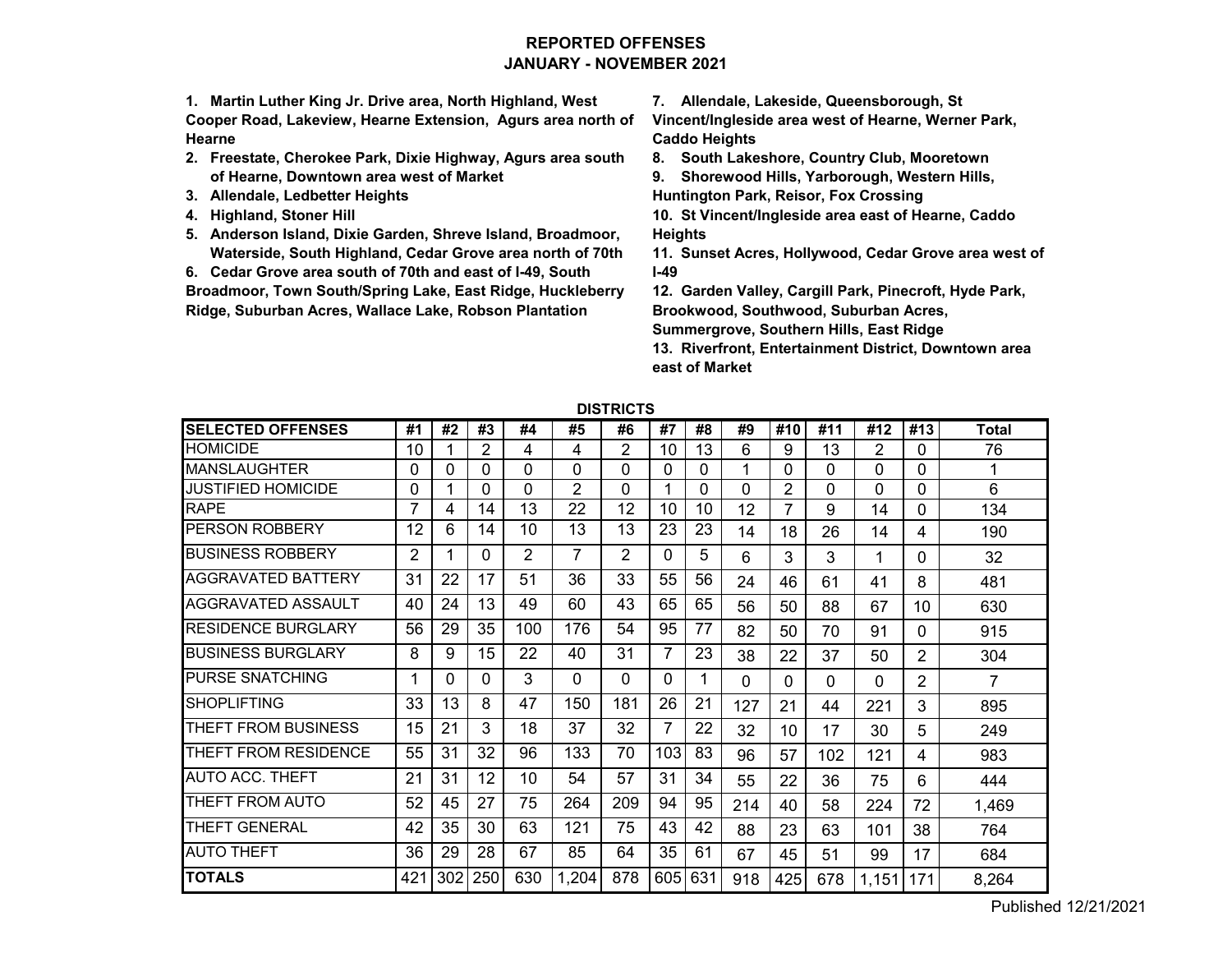#### **NOVEMBER 2021**

|                             |                | <b>District 1</b> | %          |                | <b>District 2</b> | %          | <b>District 3</b> |      | $\%$       |          | District 13    | $\%$       |                         | <b>TOTAL</b>             | %          |
|-----------------------------|----------------|-------------------|------------|----------------|-------------------|------------|-------------------|------|------------|----------|----------------|------------|-------------------------|--------------------------|------------|
| <b>CRIME</b>                | 2021           | 2020              | <b>CHG</b> | 2021           | 2020              | <b>CHG</b> | 2021              | 2020 | <b>CHG</b> |          | 2021 2020      | <b>CHG</b> | 2021                    | 2020                     | <b>CHG</b> |
| Homicide                    | $\overline{2}$ | 0                 | <b>NA</b>  | 0              |                   | $-100%$    | 0                 | 0    | <b>NA</b>  | 0        | 0              | <b>NA</b>  | $\overline{2}$          |                          | 100%       |
| Manslaughter                | 0              | 0                 | <b>NA</b>  | $\mathbf{0}$   | 0                 | <b>NA</b>  | $\Omega$          | 0    | <b>NA</b>  | $\Omega$ | 0              | <b>NA</b>  | 0                       | 0                        | <b>NA</b>  |
| Justified Homicide          | 0              | 0                 | <b>NA</b>  | 0              | 0                 | <b>NA</b>  | $\mathbf{0}$      | 0    | <b>NA</b>  | $\Omega$ | 0              | <b>NA</b>  | $\Omega$                | 0                        | <b>NA</b>  |
| Rape                        | 0              |                   | $-100%$    | $\mathbf{0}$   | 0                 | <b>NA</b>  | 0                 | 0    | <b>NA</b>  | $\Omega$ | 0              | <b>NA</b>  | 0                       |                          | -100%      |
| Person Robbery              |                | 0                 | <b>NA</b>  | 0              | $\overline{2}$    | $-100%$    | 0                 | 2    | $-100%$    | 0        | 0              | <b>NA</b>  |                         | 4                        | $-75%$     |
| <b>Business Robbery</b>     | 0              | 0                 | <b>NA</b>  | 0              | 0                 | <b>NA</b>  | 0                 | 0    | <b>NA</b>  | 0        | 0              | <b>NA</b>  | 0                       | $\Omega$                 | <b>NA</b>  |
| <b>Aggravated Battery</b>   | 4              | 4                 | 0%         |                | 3                 | $-67%$     | 3                 | 3    | 0%         | 0        |                | $-100%$    | 8                       | 11                       | $-27%$     |
| Aggravated Assault          | 2              | 8                 | $-75%$     | $\overline{2}$ | 5                 | $-60%$     |                   | 3    | $-67%$     | 0        |                | $-100%$    | 5                       | 17                       | $-71%$     |
| <b>Residence Burglary</b>   | 4              | 6                 | $-33%$     |                | 3                 | $-67%$     |                   | 2    | $-50%$     | 0        | 0              | <b>NA</b>  | 6                       | 11                       | -45%       |
| <b>Business Burglary</b>    |                | 0                 | <b>NA</b>  |                | 5                 | $-80%$     | $\mathbf{0}$      |      | $-100%$    | 0        | 0              | <b>NA</b>  | $\overline{2}$          | 6                        | $-67%$     |
| <b>Purse Snatching</b>      | 0              | 0                 | <b>NA</b>  | $\Omega$       | 0                 | <b>NA</b>  | 0                 | 0    | <b>NA</b>  | $\Omega$ | 0              | <b>NA</b>  | 0                       | 0                        | <b>NA</b>  |
| Shoplifting                 |                | $\overline{2}$    | $-50%$     |                |                   | 0%         | $\Omega$          |      | $-100%$    | 0        | 0              | <b>NA</b>  | $\overline{2}$          | 4                        | $-50%$     |
| Theft from Business         | 0              |                   | $-100%$    | $\overline{2}$ | 3                 | $-33%$     | 0                 |      | <b>NA</b>  | 0        | 0              | <b>NA</b>  | $\overline{2}$          | 4                        | $-50%$     |
| Theft from Residence        | 4              | 6                 | $-33%$     | 3              | 3                 | 0%         |                   | 5    | $-80%$     | 0        | 0              | <b>NA</b>  | 8                       | 14                       | $-43%$     |
| <b>Auto Accessory Theft</b> |                |                   | $0\%$      | 3              | $\overline{2}$    | 50%        | 0                 | 3    | $-100%$    | 0        | 0              | <b>NA</b>  | 4                       | 6                        | $-33%$     |
| Theft from Auto             |                | ⇁                 | $-86%$     | $\overline{2}$ | $\overline{2}$    | 0%         |                   | 15   | $-93%$     |          | 3              | 133%       | 11                      | 27                       | -59%       |
| <b>Theft General</b>        | 4              |                   | 300%       | 3              | 4                 | $-25%$     | $\Omega$          | 0    | <b>NA</b>  |          | 2              | $-50%$     | $\overline{\mathbf{8}}$ | $\overline{\phantom{a}}$ | 14%        |
| <b>Auto Theft</b>           | 4              |                   | 300%       | $\overline{2}$ | $\overline{2}$    | 0%         | 3                 | 4    | $-25%$     | 3        | $\overline{2}$ | 50%        | 12                      | 9                        | 33%        |
| <b>TOTALS</b>               | 29             | 38                | $-24%$     | 21             | 36                | $-42%$     | 10                | 39   | $-74%$     | 11       | 9              | 22%        | 71                      | 122                      | -42%       |

*NA = Not Applicable because previous month was zero*

#### **JANUARY - NOVEMBER 2021**

|                           |                | <b>District 1</b> | $\%$       |          | <b>District 2</b> | %          | <b>District 3</b> |          | $\%$       |                | District 13    | %          |                         | <b>TOTAL</b> | %          |
|---------------------------|----------------|-------------------|------------|----------|-------------------|------------|-------------------|----------|------------|----------------|----------------|------------|-------------------------|--------------|------------|
| <b>CRIME</b>              | 2021           | 2020              | <b>CHG</b> | 2021     | 2020              | <b>CHG</b> | 2021 2020         |          | <b>CHG</b> |                | 2021 2020      | <b>CHG</b> | 2021                    | 2020         | <b>CHG</b> |
| Homicide                  | 10             | $\overline{2}$    | 400%       |          | 3                 | $-67%$     | 2                 | 4        | $-50%$     | 0              | 0              | <b>NA</b>  | 13                      | 9            | 44%        |
| Manslaughter              | 0              | 0                 | <b>NA</b>  | $\Omega$ | 0                 | <b>NA</b>  | $\Omega$          | $\Omega$ | <b>NA</b>  | 0              | 0              | <b>NA</b>  | 0                       | 0            | <b>NA</b>  |
| <b>Justified Homicide</b> | 0              | 0                 | <b>NA</b>  |          | $\Omega$          | <b>NA</b>  | $\mathbf{0}$      | 0        | <b>NA</b>  | 0              | 0              | <b>NA</b>  | и                       | $\Omega$     | <b>NA</b>  |
| Rape                      | 7              | 6                 | 17%        |          | 2                 | 100%       | 14                | 5        | 180%       | 0              | 3              | $-100%$    | 25                      | 16           | 56%        |
| Person Robbery            | 12             | 11                | 9%         | 6        | 6                 | 0%         | 14                | 12       | 17%        | 4              | 5              | $-20%$     | 36                      | 34           | 6%         |
| <b>Business Robbery</b>   | $\overline{2}$ | 0                 | <b>NA</b>  |          | 0                 | <b>NA</b>  | $\mathbf{0}$      |          | $-100%$    | 0              | $\Omega$       | <b>NA</b>  | 3                       |              | 200%       |
| <b>Aggravated Battery</b> | 31             | 31                | 0%         | 22       | 14                | 57%        | 17                | 31       | $-45%$     | 8              | 9              | $-11%$     | 78                      | 85           | $-8%$      |
| <b>Aggravated Assault</b> | 40             | 57                | $-30%$     | 24       | 23                | 4%         | 13                | 27       | $-52%$     | 10             | 3              | 233%       | 87                      | 110          | $-21%$     |
| <b>Residence Burglary</b> | 56             | 73                | $-23%$     | 29       | 22                | 32%        | 35                | 30       | 17%        | 0              | 3              | $-100%$    | 120                     | 128          | $-6%$      |
| <b>Business Burglary</b>  | 8              | 12                | $-33%$     | 9        | 20                | $-55%$     | 15                | 22       | $-32%$     | $\overline{2}$ | 4              | $-50%$     | 34                      | 58           | $-41%$     |
| <b>Purse Snatching</b>    |                | 0                 | <b>NA</b>  | $\Omega$ | 0                 | <b>NA</b>  | 0                 | 0        | <b>NA</b>  | $\overline{2}$ | 0              | <b>NA</b>  | $\overline{\mathbf{3}}$ | $\Omega$     | <b>NA</b>  |
| Shoplifting               | 33             | 44                | $-25%$     | 13       | 15                | $-13%$     | 8                 | 14       | $-43%$     | 3              | $\Omega$       | <b>NA</b>  | 57                      | 73           | $-22%$     |
| Theft from Business       | 15             | 16                | $-6%$      | 21       | 32                | $-34%$     | 3                 | 4        | $-25%$     | 5              | $\overline{7}$ | $-29%$     | 44                      | 59           | $-25%$     |
| Theft from Residence      | 55             | 81                | $-32%$     | 31       | 33                | $-6%$      | 32                | 44       | $-27%$     |                | $\overline{7}$ | $-43%$     | 122                     | 165          | $-26%$     |
| Auto Accessory Theft      | 21             | 17                | 24%        | 31       | 12                | 158%       | 12                | 12       | $0\%$      | 6              | 8              | $-25%$     | 70                      | 49           | 43%        |
| Theft from Auto           | 52             | 127               | $-59%$     | 45       | 84                | $-46%$     | 27                | 59       | $-54%$     | 72             | 42             | 71%        | 196                     | 312          | $-37%$     |
| <b>Theft General</b>      | 42             | 30                | 40%        | 35       | 38                | $-8%$      | 30                | 26       | 15%        | 38             | 30             | 27%        | 145                     | 124          | 17%        |
| <b>Auto Theft</b>         | 36             | 19                | 89%        | 29       | 21                | 38%        | 28                | 15       | 87%        | 17             | $\overline{7}$ | 143%       | 110                     | 62           | 77%        |
| <b>TOTALS</b>             | 421            | 526               | $-20%$     | 302      | 325               | $-7%$      | 250               | 306      | $-18%$     | 171            | 128            | 34%        | .144                    | .285         | $-11%$     |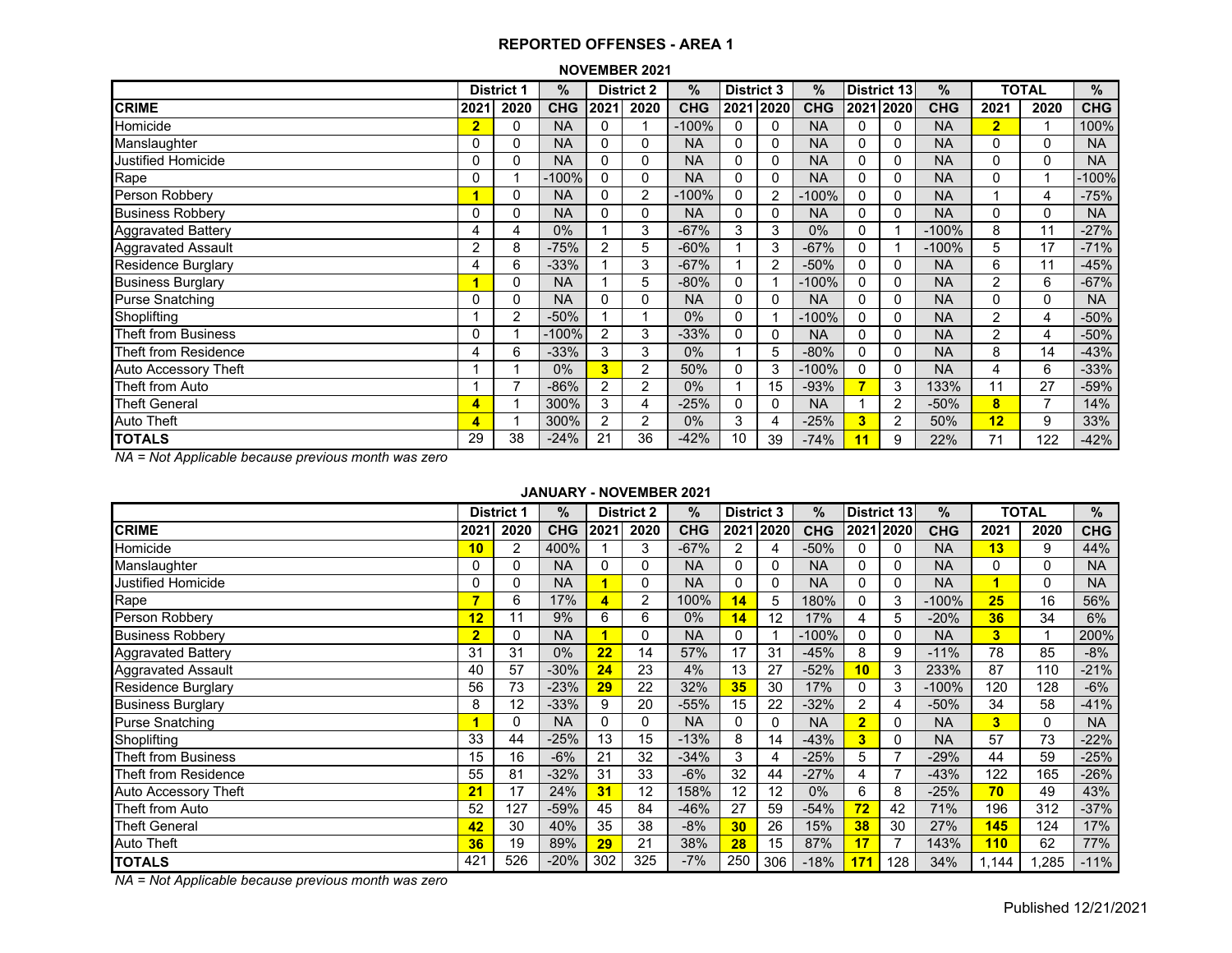#### **NOVEMBER 2021**

|                             |      | <b>District 4</b> | $\%$       |          | <b>District 5</b> | $\frac{9}{6}$ | <b>District 6</b> |                | $\%$       |                | TOTAL          | %          |
|-----------------------------|------|-------------------|------------|----------|-------------------|---------------|-------------------|----------------|------------|----------------|----------------|------------|
| <b>CRIME</b>                | 2021 | 2020              | <b>CHG</b> | 2021     | 2020              | <b>CHG</b>    | 2021              | 2020           | <b>CHG</b> | 2021           | 2020           | <b>CHG</b> |
| Homicide                    | 0    | 0                 | <b>NA</b>  |          | 3                 | $-67%$        | 0                 |                | -100%      |                | 4              | -75%       |
| Manslaughter                | 0    | 0                 | <b>NA</b>  | 0        | 0                 | <b>NA</b>     | 0                 | $\mathbf{0}$   | <b>NA</b>  | 0              | $\Omega$       | <b>NA</b>  |
| <b>Justified Homicide</b>   | 0    | $\Omega$          | <b>NA</b>  | 0        | $\Omega$          | <b>NA</b>     | 0                 | $\mathbf{0}$   | <b>NA</b>  | 0              | $\mathbf{0}$   | <b>NA</b>  |
| Rape                        | 4    | 0                 | <b>NA</b>  | 5        | 4                 | 25%           |                   |                | $0\%$      | 10             | 5              | 100%       |
| Person Robbery              |      |                   | $0\%$      | 3        | 0                 | <b>NA</b>     | 0                 | 0              | <b>NA</b>  | 4              |                | 300%       |
| <b>Business Robbery</b>     | 0    | 0                 | <b>NA</b>  | 0        | 0                 | <b>NA</b>     | 0                 | $\overline{2}$ | $-100%$    | 0              | $\overline{2}$ | -100%      |
| Aggravated Battery          | 0    | 5                 | $-100\%$   | $\Omega$ | 4                 | $-100%$       | 2                 | 2              | $0\%$      | $\overline{2}$ | 11             | -82%       |
| Aggravated Assault          | 2    | $\overline{2}$    | $0\%$      | 3        | 5                 | $-40%$        |                   | 2              | $-50%$     | 6              | 9              | $-33%$     |
| <b>Residence Burglary</b>   | 8    | 8                 | 0%         | 9        | 35                | $-74%$        | 6                 | 6              | $0\%$      | 23             | 49             | -53%       |
| <b>Business Burglary</b>    | 0    | 0                 | <b>NA</b>  | 4        | 1                 | 300%          |                   | 3              | $-67%$     | 5              | 4              | 25%        |
| <b>Purse Snatching</b>      | 0    | $\Omega$          | <b>NA</b>  | 0        | 0                 | <b>NA</b>     | 0                 | $\mathbf{0}$   | <b>NA</b>  | 0              | $\Omega$       | <b>NA</b>  |
| Shoplifting                 | 3    | 8                 | $-63%$     | 17       | 25                | $-32%$        | 5                 | 23             | $-78%$     | 25             | 56             | $-55%$     |
| Theft from Business         |      | 3                 | $-67%$     |          | 2                 | $-50%$        |                   | $\overline{2}$ | $-50%$     | 3              |                | $-57%$     |
| Theft from Residence        | 8    | 9                 | $-11%$     | 12       | 15                | $-20%$        | 8                 | 10             | $-20%$     | 28             | 34             | $-18%$     |
| <b>Auto Accessory Theft</b> | 0    | $\Omega$          | <b>NA</b>  | 7        | 6                 | 17%           |                   | 4              | $-75%$     | 8              | 10             | -20%       |
| Theft from Auto             | 6    | 21                | $-71%$     | 27       | 71                | $-62%$        | 26                | 39             | $-33%$     | 59             | 131            | $-55%$     |
| <b>Theft General</b>        | 5    | 6                 | $-17%$     | 10       | 6                 | 67%           | 8                 | 4              | 100%       | 23             | 16             | 44%        |
| Auto Theft                  | 3    | 6                 | $-50%$     | 8        | 21                | $-62%$        | 5                 | 3              | 67%        | 16             | 30             | $-47%$     |
| <b>TOTALS</b>               | 41   | 69                | $-41%$     | 107      | 198               | $-46%$        | 65                | 102            | $-36%$     | 213            | 369            | -42%       |

*NA = Not Applicable because previous month was zero*

#### **JANUARY - NOVEMBER 2021**

|                            |                | <b>District 4</b> | $\frac{9}{6}$ |                | <b>District 5</b> | $\frac{0}{0}$ | <b>District 6</b> |          | $\%$       |                | <b>TOTAL</b> | %          |
|----------------------------|----------------|-------------------|---------------|----------------|-------------------|---------------|-------------------|----------|------------|----------------|--------------|------------|
| <b>CRIME</b>               | 2021           | 2020              | <b>CHG</b>    | 2021           | 2020              | <b>CHG</b>    | 2021              | 2020     | <b>CHG</b> | 2021           | 2020         | <b>CHG</b> |
| Homicide                   | 4              | $\overline{2}$    | 100%          | 4              | 10                | $-60%$        | 2                 | 3        | $-33%$     | 10             | 15           | $-33%$     |
| Manslaughter               | 0              | 0                 | <b>NA</b>     | 0              | 0                 | <b>NA</b>     | 0                 | 0        | <b>NA</b>  | 0              | 0            | <b>NA</b>  |
| Justified Homicide         | 0              |                   | $-100%$       | $\overline{2}$ | 2                 | 0%            | 0                 |          | $-100%$    | $\overline{2}$ | 4            | $-50%$     |
| Rape                       | 13             | 13                | $0\%$         | 22             | 15                | 47%           | 12                | 9        | 33%        | 47             | 37           | 27%        |
| Person Robbery             | 10             | 13                | $-23%$        | 13             | 15                | $-13%$        | 13                | 12       | 8%         | 36             | 40           | $-10%$     |
| <b>Business Robbery</b>    | $\overline{2}$ |                   | 100%          | 7              | 7                 | 0%            | 2                 | 6        | $-67%$     | 11             | 14           | $-21%$     |
| <b>Aggravated Battery</b>  | 51             | 41                | 24%           | 36             | 36                | 0%            | 33                | 21       | 57%        | 120            | 98           | 22%        |
| <b>Aggravated Assault</b>  | 49             | 52                | $-6%$         | 60             | 41                | 46%           | 43                | 33       | 30%        | 152            | 126          | 21%        |
| <b>Residence Burglary</b>  | 100            | 112               | $-11%$        | 176            | 221               | $-20%$        | 54                | 51       | 6%         | 330            | 384          | $-14%$     |
| <b>Business Burglary</b>   | 22             | 17                | 29%           | 40             | 27                | 48%           | 31                | 31       | $0\%$      | 93             | 75           | 24%        |
| <b>Purse Snatching</b>     | 3              | $\Omega$          | <b>NA</b>     | $\Omega$       | $\Omega$          | <b>NA</b>     | 0                 | $\Omega$ | <b>NA</b>  | 3              | $\Omega$     | <b>NA</b>  |
| Shoplifting                | 47             | 130               | $-64%$        | 150            | 293               | $-49%$        | 181               | 291      | $-38%$     | 378            | 714          | $-47%$     |
| <b>Theft from Business</b> | 18             | 22                | $-18%$        | 37             | 27                | 37%           | 32                | 29       | 10%        | 87             | 78           | 12%        |
| Theft from Residence       | 96             | 104               | $-8%$         | 133            | 180               | $-26%$        | 70                | 115      | $-39%$     | 299            | 399          | $-25%$     |
| Auto Accessory Theft       | 10             | 33                | $-70%$        | 54             | 42                | 29%           | 57                | 31       | 84%        | <b>121</b>     | 106          | 14%        |
| Theft from Auto            | 75             | 134               | $-44%$        | 264            | 347               | $-24%$        | 209               | 219      | $-5%$      | 548            | 700          | $-22%$     |
| <b>Theft General</b>       | 63             | 80                | $-21%$        | 121            | 91                | 33%           | 75                | 83       | $-10%$     | 259            | 254          | 2%         |
| <b>Auto Theft</b>          | 67             | 51                | 31%           | 85             | 105               | $-19%$        | 64                | 48       | 33%        | 216            | 204          | 6%         |
| <b>TOTALS</b>              | 630            | 806               | $-22%$        | .204           | 1,459             | $-17%$        | 878               | 983      | $-11%$     | 2,712          | 3,248        | $-17%$     |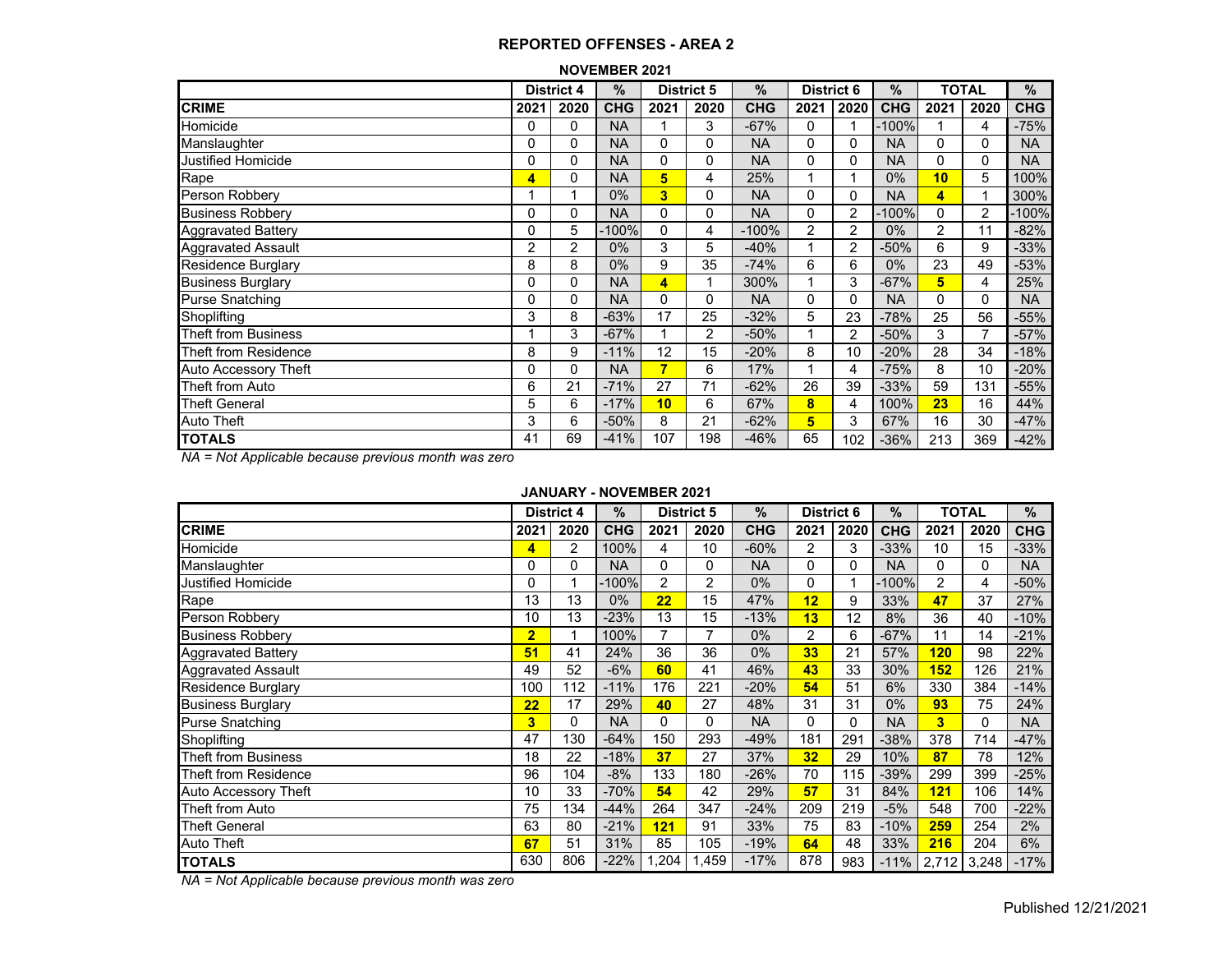| <b>NOVEMBER 2021</b> |  |
|----------------------|--|
|----------------------|--|

|                             | <b>District 7</b> |                | $\%$       |                | <b>District 8</b> | $\%$       |                | <b>District 9</b> | $\%$       |      | <b>TOTAL</b> | $\%$       |
|-----------------------------|-------------------|----------------|------------|----------------|-------------------|------------|----------------|-------------------|------------|------|--------------|------------|
| <b>CRIME</b>                | 2021              | 2020           | <b>CHG</b> | 2021           | 2020              | <b>CHG</b> | 2021           | 2020              | <b>CHG</b> | 2021 | 2020         | <b>CHG</b> |
| Homicide                    |                   | 0              | <b>NA</b>  | $\Omega$       | 2                 | -100%      | 0              |                   | $-100%$    | 0    | 3            | $-100%$    |
| Manslaughter                |                   | 0              | <b>NA</b>  | $\Omega$       | 0                 | <b>NA</b>  | 0              | 0                 | NA         | 0    | 0            | <b>NA</b>  |
| <b>Justified Homicide</b>   |                   | 0              | <b>NA</b>  | $\Omega$       | 0                 | <b>NA</b>  | 0              | 0                 | <b>NA</b>  | 0    | 0            | <b>NA</b>  |
| Rape                        | 1                 | 0              | <b>NA</b>  | 0              | 0                 | <b>NA</b>  | 0              |                   | $-100%$    |      |              | $0\%$      |
| Person Robbery              | 4                 | $\overline{2}$ | 100%       | $\overline{2}$ |                   | 100%       | 0              | 2                 | $-100%$    | 6    | 5            | 20%        |
| <b>Business Robbery</b>     |                   | 0              | <b>NA</b>  | 0              |                   | -100%      | 0              | 2                 | $-100%$    | 0    | 3            | $-100%$    |
| <b>Aggravated Battery</b>   | 5                 | 3              | 67%        | 4              | $\overline{7}$    | $-43%$     |                |                   | $0\%$      | 10   | 11           | $-9%$      |
| <b>Aggravated Assault</b>   | 4                 | $\overline{7}$ | -43%       | 4              | 6                 | $-33%$     | 5              | 3                 | 67%        | 13   | 16           | $-19%$     |
| <b>Residence Burglary</b>   | 20                | 11             | 82%        | 12             | 4                 | 200%       | 9              | 9                 | $0\%$      | 41   | 24           | 71%        |
| <b>Business Burglary</b>    |                   | 2              | $-100%$    | $\overline{2}$ | 6                 | $-67%$     | $\overline{2}$ | $\mathbf{0}$      | <b>NA</b>  | 4    | 8            | $-50%$     |
| <b>Purse Snatching</b>      |                   | 0              | <b>NA</b>  | $\Omega$       | 0                 | <b>NA</b>  | 0              | $\Omega$          | <b>NA</b>  | 0    | 0            | <b>NA</b>  |
| Shoplifting                 |                   | 4              | $-75%$     |                | 3                 | $-67%$     | 4              | 34                | $-88%$     | 6    | 41           | $-85%$     |
| <b>Theft from Business</b>  |                   | $\Omega$       | <b>NA</b>  | 3              | $\overline{2}$    | 50%        |                | 4                 | $-75%$     | 4    | 6            | $-33%$     |
| <b>Theft from Residence</b> | 6                 | 3              | 100%       | 7              | 6                 | 17%        | 4              | 13                | -69%       | 17   | 22           | $-23%$     |
| <b>Auto Accessory Theft</b> |                   | 2              | $-100%$    | 3              | 5                 | $-40%$     | 7              | 4                 | 75%        | 10   | 11           | $-9%$      |
| Theft from Auto             | 11                | 10             | 10%        | 5              | 20                | $-75%$     | 14             | 22                | $-36%$     | 30   | 52           | $-42%$     |
| <b>Theft General</b>        |                   | 3              | $-67%$     | 6              | 3                 | 100%       | 3              | 9                 | $-67%$     | 10   | 15           | $-33%$     |
| Auto Theft                  | 2                 | 5              | $-60%$     | 4              | 3                 | 33%        | 7              | 12                | $-42%$     | 13   | 20           | $-35%$     |
| <b>TOTALS</b>               | 55                | 52             | 6%         | 53             | 69                | $-23%$     | 57             | 117               | $-51%$     | 165  | 238          | $-31%$     |

*NA = Not Applicable because previous month was zero*

## **JANUARY - NOVEMBER 2021**

|                            | <b>District 7</b> |          | $\%$       |          | <b>District 8</b> | $\frac{0}{0}$ |      | <b>District 9</b> | $\%$       |       | <b>TOTAL</b> | %          |
|----------------------------|-------------------|----------|------------|----------|-------------------|---------------|------|-------------------|------------|-------|--------------|------------|
| <b>CRIME</b>               | 2021              | 2020     | <b>CHG</b> |          | 2021 2020         | <b>CHG</b>    | 2021 | 2020              | <b>CHG</b> | 2021  | 2020         | <b>CHG</b> |
| Homicide                   | 10                | 6        | 67%        | 13       | 8                 | 63%           | 6    | 4                 | 50%        | 29    | 18           | 61%        |
| Manslaughter               | 0                 | 0        | <b>NA</b>  | 0        | 2                 | -100%         |      | 0                 | <b>NA</b>  |       | 2            | -50%       |
| Justified Homicide         |                   |          | $0\%$      | $\Omega$ | $\Omega$          | <b>NA</b>     | 0    | 0                 | <b>NA</b>  |       |              | 0%         |
| Rape                       | 10                | 10       | $0\%$      | 10       | 8                 | 25%           | 12   | 14                | $-14%$     | 32    | 32           | 0%         |
| Person Robbery             | 23                | 18       | 28%        | 23       | 17                | 35%           | 14   | 17                | $-18%$     | 60    | 52           | 15%        |
| <b>Business Robbery</b>    | 0                 |          | $-100%$    | 5        | 4                 | 25%           | 6    | 5                 | 20%        | 11    | 10           | 10%        |
| <b>Aggravated Battery</b>  | 55                | 65       | $-15%$     | 56       | 59                | $-5%$         | 24   | 30                | $-20%$     | 135   | 154          | $-12%$     |
| Aggravated Assault         | 65                | 85       | $-24%$     | 65       | 67                | $-3%$         | 56   | 58                | $-3%$      | 186   | 210          | $-11%$     |
| <b>Residence Burglary</b>  | 95                | 86       | 10%        | 77       | 80                | $-4%$         | 82   | 65                | 26%        | 254   | 231          | 10%        |
| <b>Business Burglary</b>   |                   | 16       | $-56%$     | 23       | 30                | $-23%$        | 38   | 19                | 100%       | 68    | 65           | 5%         |
| <b>Purse Snatching</b>     | 0                 | $\Omega$ | <b>NA</b>  |          |                   | $0\%$         | 0    | 0                 | <b>NA</b>  |       |              | $0\%$      |
| Shoplifting                | 26                | 76       | $-66%$     | 21       | 56                | $-63%$        | 127  | 296               | $-57%$     | 174   | 428          | $-59%$     |
| <b>Theft from Business</b> |                   | 10       | $-30%$     | 22       | 15                | 47%           | 32   | 24                | 33%        | 61    | 49           | 24%        |
| Theft from Residence       | 103               | 89       | 16%        | 83       | 93                | $-11%$        | 96   | 116               | $-17%$     | 282   | 298          | $-5%$      |
| Auto Accessory Theft       | 31                | 29       | 7%         | 34       | 64                | $-47%$        | 55   | 44                | 25%        | 120   | 137          | $-12%$     |
| Theft from Auto            | 94                | 91       | 3%         | 95       | 118               | $-19%$        | 214  | 207               | 3%         | 403   | 416          | $-3%$      |
| <b>Theft General</b>       | 43                | 59       | $-27%$     | 42       | 64                | $-34%$        | 88   | 96                | $-8%$      | 173   | 219          | $-21%$     |
| <b>Auto Theft</b>          | 35                | 28       | 25%        | 61       | 56                | 9%            | 67   | 69                | $-3%$      | 163   | 153          | 7%         |
| <b>TOTALS</b>              | 605               | 670      | $-10%$     | 631      | 742               | $-15%$        | 918  | 1,064             | $-14%$     | 2,154 | 2,476        | $-13%$     |